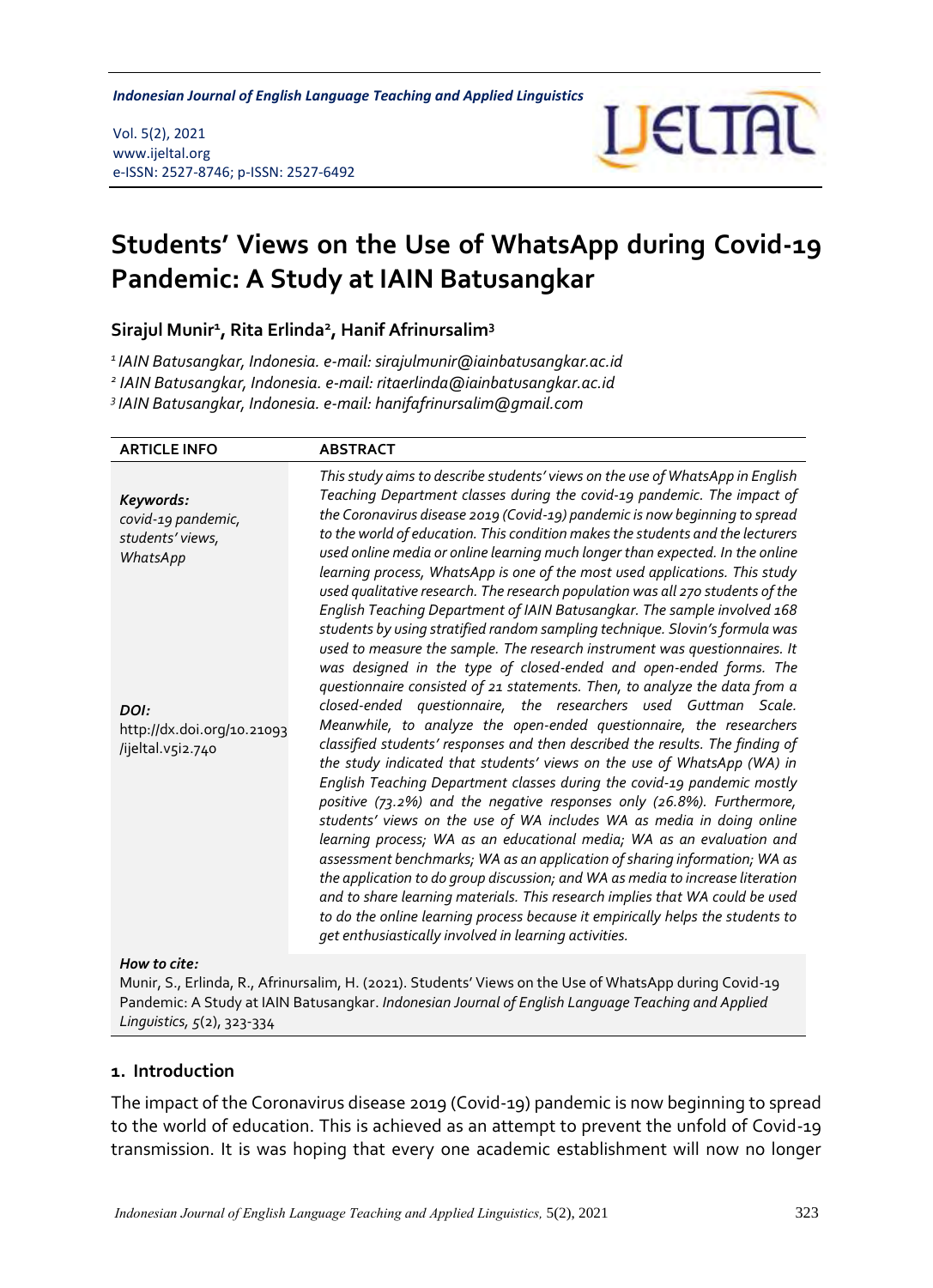perform activities as usual; this will decrease the unfold of Covid-19. The equal component has been achieved by diverse international locations which are uncovered to this disease, lockdown or quarantine regulations performed that allows you to lessen the interplay of many humans who can offer get admission to the to unfold of the Covid-19. By the growing of coronavirus instances in Indonesia, the authorities have determined to enforce online mastering in all stages of education. This system is implemented to minimize the spreading of coronavirus and to maximize the teaching and learning process. This system is carried out to decrease the spreading of coronavirus and to maximize the teaching, and to get to know the technique. This system can replace the conventional system in teaching and getting to know technique which behaviour a teaching activity without any direct interaction among the students and teachers.

This situation forces the lecturers and the students to use online media or online learning much longer than expected. Meanwhile, the students and lecturers are still not ready to face up this situation. Harida (2020: 25) states that Online learning is learning that supports the new era of 4.0 industries. The use of online platforms becomes challenging in the 4.0 industrial revolution nowadays (Ariyanti, 2020:168; Sari, 2020: 350; and Fauzan & Nadia, 2021: 102). Unfortunately, it happens in a very bad condition of the situation in Indonesia nowadays. Because of the broad case of Corona Viruses Disease 2019 (Covid-19), the students must force to study using online learning, although they are not ready to use it well. They must follow the regulations to support their learning becomes run as usual. WhatsApp is one of the applications which lecturers usually used for teaching in this Covid-19 pandemic. WhatsApp, as a matter of fact, is not an application which purposively used for education. It is just a message application which has many features such as group, text message, audio message, video call, etc. But in this covid-19 pandemic, many lecturers used WhatsApp as the application in the virtual classroom. The use of WhatsApp in teaching activities is based on several reasons: (1) easy to use; (2) consume less of package data; and (3) has many useful features such as group, audio message, video call, and voice note.

Experts and practitioners state some arguments regarding on the use of WhatsApp application in education. Cetinkaya (2017) in Nurazizah, Frihatin, & Sugiarto (2019:345), for example, clearly emphasize that there are a lot of instant messaging applications that can operate on mobile devices. It is seen that WhatsApp application is one of the most favoured mobile-based applications. WhatsApp is a social media application which is used widely today. In the field of education, it could be used as a part of mobile learning to improve language proficiency. Higher learning institutions have been using WhatsApp as a medium of communication between students and their lecturers. WhatsApp presents itself as one of the inventive teaching methods that can attract students and provide them with opportunities for further learning. WhatsApp helps students to work smarter and more effectively. Lestiyanawati (2020:75) argues that in conducting e-learning, some information and technology products can be utilized in supporting the online classroom. She also states that the first supported application to accommodate e-learning is WhatsApp. It is unpaid, mostly used chatting application. WhatsApp is effective in increasing success in learning, developing students' positive views toward the use of WhatsApp in courses. However, the previous research from Burhoumi (2015:235) convinces that WhatsApp mobile application only effective to pursue learning activities if the teachers do it in a blended course integrating both faces to face learning and mobile learning. This research is intended to describe the following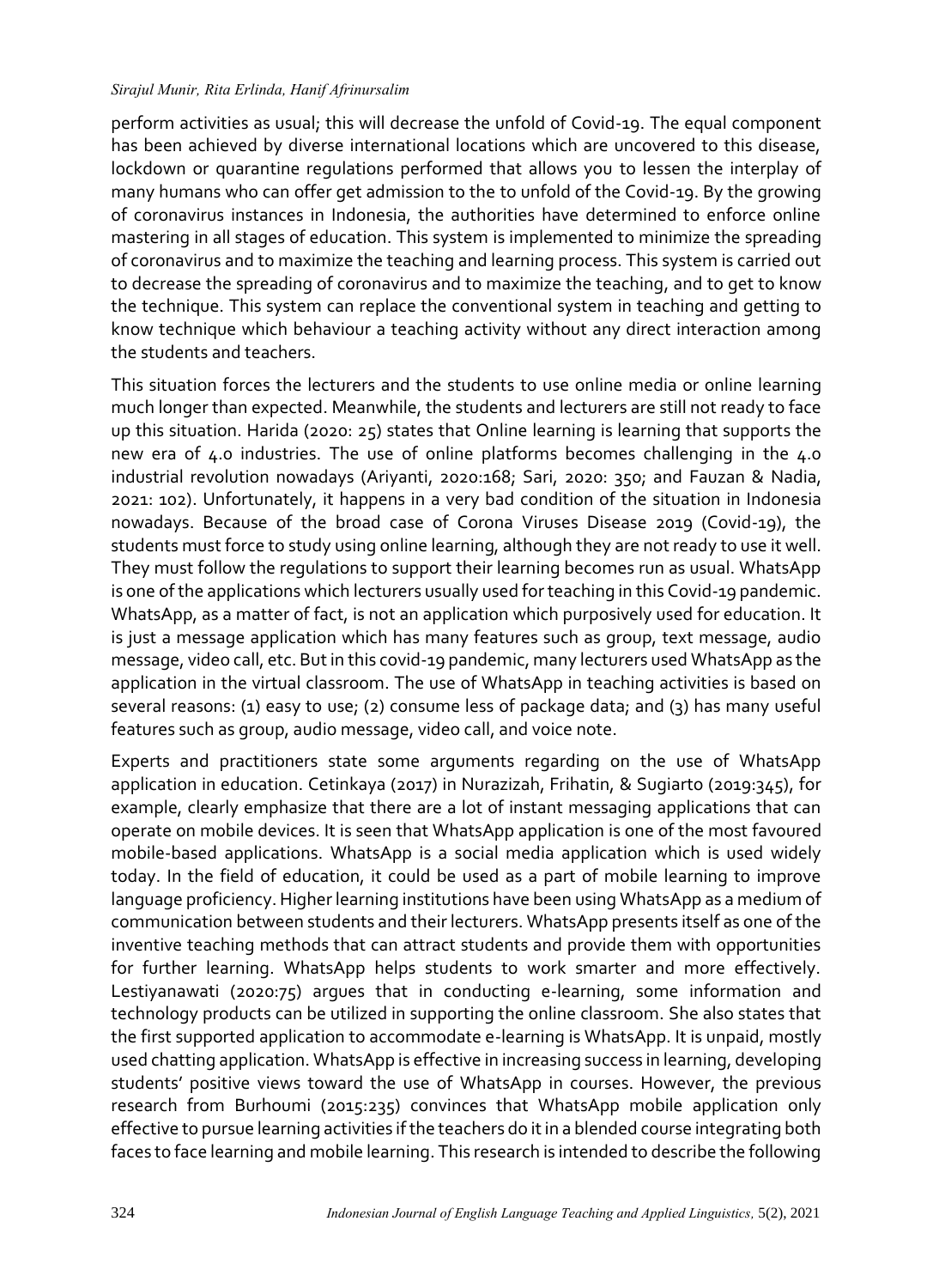research question: What are the students' views on the use of WhatsApp application in English teaching Department classes during the Covid-19 pandemic?

### **2. Theoretical framework**

### **2.1 Online Learning**

Online learning is perceived as the utilization of the internet as having access to materials, having interaction with contents, teachers, and other students, and gaining help in getting to know the process to gain knowledge, make meaning, and progress through learning experience (Ally in Nugroho, 2020:53). Online learning is defined as learning carried out from a distance assisted by electronic devices, for instance, laptops, tablets, smartphones, and personal computers, which require an internet connection (Gonzalez & Louis, 2018:1). Fauzan & Nadia (2021:104) claim online learning is an effective media for students. Furthermore, Raad (2020) states that online learning has successfully helped students learn in homes during the COVID-19 pandemic and using various applications such as Zoom, Teams, Veeva, and Google Classroom, and many others. These ideas could be concluded that online learning is a teaching and learning system that utilizes electronic media specifically the utilization of internet in accessing materials; having interaction with contents, teachers, and other students; and gaining assistance in learning process to get knowledge, make meaning, and progress through learning experience.

### **2.2. WhatsApp**

According to Nurazizah et al. (2019:345), WhatsApp is a tool to communicate with other people through instant messaging. People who use WhatsApp could send various information like text messages, documents, videos, audios, and images. Meanwhile, La Hanisi, Risdiany, Dwi Utami, & Sulisworo (2018:31) defined that WhatsApp as a smartphoneand web-based instant message application that allows users to exchange information using many kinds of media, including text, image, video, and audio messages. In conclusion, WhatsApp is a message application that the users could install on the smartphone, which is a free, convenient, easy to use, fast, personal mode of communication. WhatsApp allows its users to use their Internet connection to send messages to each other and have many features that could help the users such as various file format, text messages, documents, videos, audios, and images

# **2.3. WhatsApp Functions in Online Learning during Covid-19 Pandemic.**

No one can deny the fact that WhatsApp yields several functions in online learning during the covid-19 pandemic.

# **2.3.1. WhatsApp as media in doing online learning process**

WhatsApp can be used as the media to do the online learning process. Initially, the teacher gave material to the students in the group, then the lecturers gave orders to do questions or have an opinion about the material. When students express their ideas or opinions, they must be filled in with names and numbers that are absent, which provide information to all students who provide information to all students directly. Students could deliver their responses freely, and the lecturer responds to students' inquiries and comments, starts new issues, or posts queries. WhatsApp helps the students to get enthusiastically involved in learning activities via various features on this application (Sahidillah & Miftahurrisqi, 2019).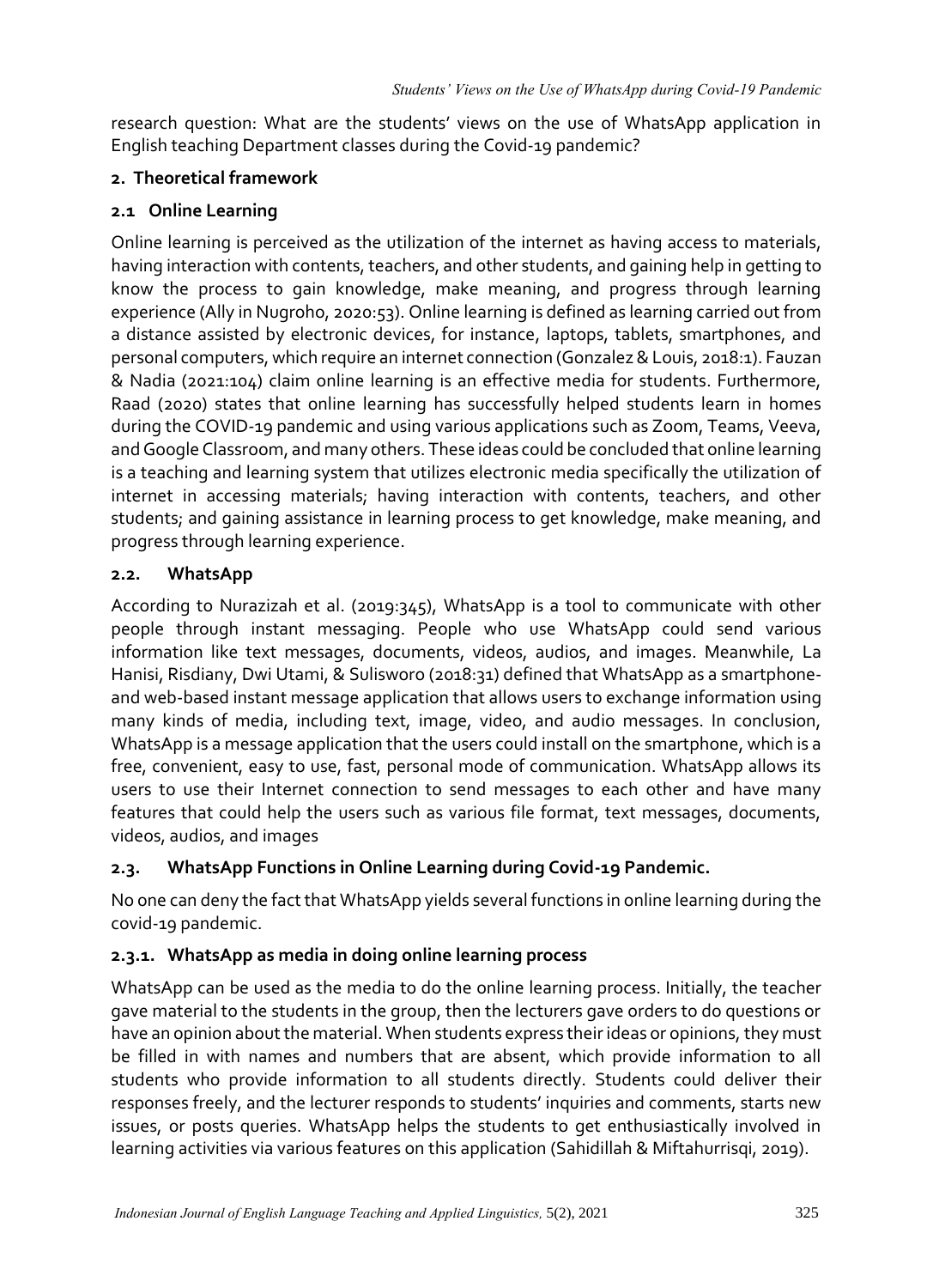# **2.3.2. WhatsApp as an education media**

WA in education helps to encourage learners to anticipate needs, make collaborative learning efficient and effective, and build a relationship that encourages learner-to-learner for reliable and advanced learning. Lecturers can use WA as a means of controlling student attitudes. Student attitudes can be formed through multidimensional communication. For example, when a dirty message is thrown, the teacher can immediately reprimand and correct it.

# **2.3.3. WhatsApp as an evaluation and assessment benchmarks related to the learning outcome**

WhatsApp can also be used as a means of evaluating students, including evaluating learning activities, evaluating learning outcomes, and evaluating students' attitudes during the distance learning process

# **2.3.4. WhatsApp as an application to sharing information**

WA can also be used as an application to share information, especially in the current pandemic conditions. The flow of information is very fast-changing. WA allows users to exchange information using a variety of media, including text, image, video, and audio messages (Shodiq & Zainiyati, 2020).

# **2.3.5. WhatsApp as the application to do group discussion related to the learning activity.**

The wider discussion opportunities with optimizing the use of WA can increase students' enthusiasm for learning. It is also because WA has a group chat feature that allows the students to have a group discussion. The group discussion also will run better with a variety of features.

# **2.3.6. WhatsApp as media to increase literation and to share learning material**

WA can be used for sharing learning material because WA has a feature that can save documents in the form of pdf, Microsoft word, excel, and PowerPoint. The availability of the option to share lecture materials can increase learning and discussion opportunities for students wherever and whenever.

# **2.3.7. WhatsApp as a tool to take students attendance**

The finding of Suyudi, Khusaini, Sugiyanto, & Winarto (2017) that displayed by their observation on the track record of conversations on WA, the attendance information from lectures can be conveyed by students through Group WA of the courses, and some can be delivered personally through lecturers' personal WA.

# **3. Research Methodology**

This present research used a quantitative method. The research was designed to describe the present condition of the research subjects (Gay, 1990). The research was intended to present data and a clean instance approximately the social state of affairs with the goal of descriptive studies. In this example, the factor of descriptive studies is to gather and collect the simple facts in a descriptive manner or its purpose to make the description of the students' views on the use of WhatsApp in English Teaching Department classes during the Covid-19 pandemic. This research was conducted at IAIN Batusangkar, especially the students of the English Teaching Department who used WhatsApp in their classes during the covid-19 pandemic.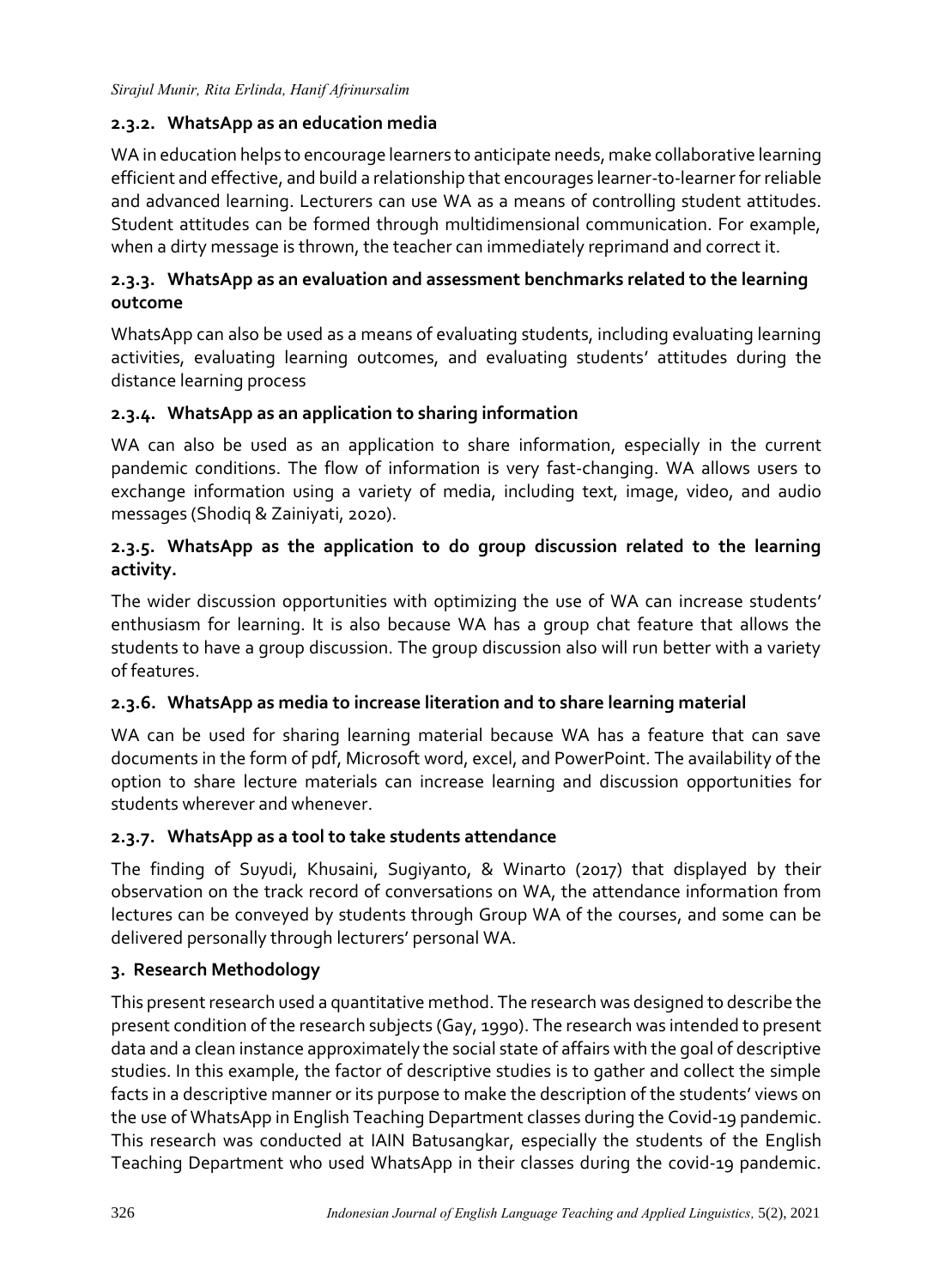The research population were 270 students from the second semester, the fourth semester, the sixth semester, and the eight-semester students of the English Teaching Department. The sampling technique used Slovin's formula. It involved 186 respondents using stratified random sampling technique.

In answering the research question, the researchers used a questionnaire. A questionnaire was an instrument in the form of questions or statements. It was distributed to the participants of a certain study in order to obtain the participants' responses. The questionnaire used was designed in the type of closed-ended and open-ended forms. The format used in the closed-ended form of a questionnaire is the Guttman Scale. In the openended form, the questions gave opportunities for the participants to share and express their feelings and views freely without options provided towards the use of WhatsApp application in English Teaching Department classes during the covid-19 pandemic. Both of the closedended and open-ended forms of the questionnaire were aimed to investigate the students' views on the use of WhatsApp application in English Teaching Department classes during the covid-19 pandemic.

To analyze the closed-ended questionnaire, the researchers used the following formula in calculating the percentages:

$$
P = \frac{\sum \chi}{\sum n} \times 100\%
$$

In which,

P = The percentage of the result

 $\Sigma$ χ = The numbers of participants based on the degree of agreement

 $\Sigma$ n = The numbers of participants

To analyze the open-ended questionnaire, the researchers classified students' responses and described the result.

# **4. Findings**

The results of the research show that students have a view on the use of WhatsApp in learning. To be more detail, it could be described as follows:

# **4.1. WhatsApp as media in doing online learning process**

| Indicator                                                                                                               | Answer | ΣΧ  | ΣΝ | Percentage |
|-------------------------------------------------------------------------------------------------------------------------|--------|-----|----|------------|
| Students have an opinion that WhatsApp is a<br>good media to do online learning process<br>during the covid-19 pandemic | Yes    | 168 | 92 | 73.2%      |
|                                                                                                                         | No     | 167 | 92 | 26.8%      |

The table shows that students view WA as media to do online learning process during the covid-19 pandemic. This is indicated by students' responses that WA is a media that effective enough to do online learning process during the Covid-19 pandemic because there were 123 respondents or 73.2% of the total percentage who agreed that WA is good media in online learning, while just 45 respondents or 26.8% of total percentage who disagreed with it. It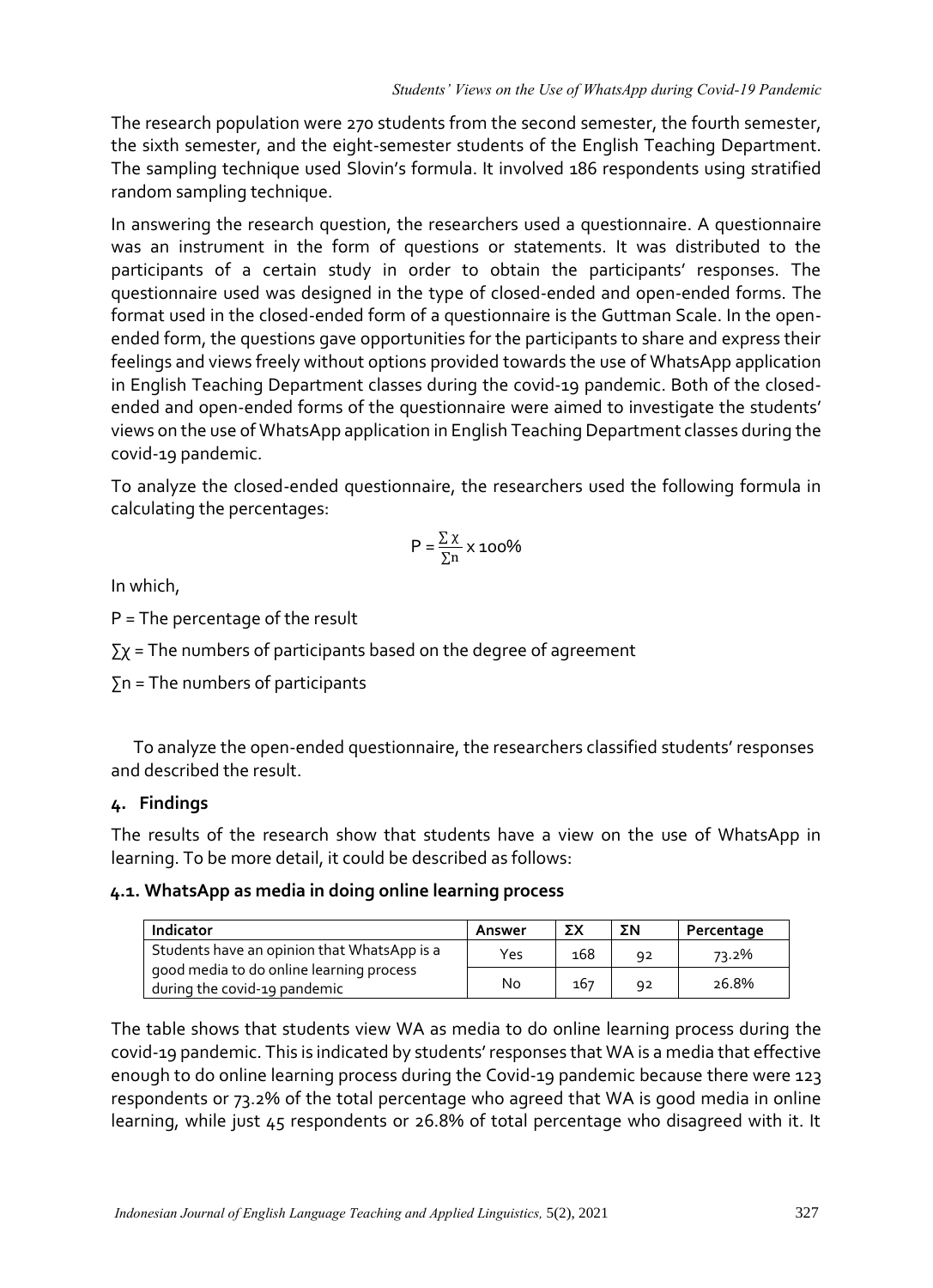means that most of the students perceived that WA is a good media to do online learning process during the covid-19 pandemic.

The students who agreed with WA as a good media of online learning stated the following reasons: effective and easy to use, the features of WA are helpful, save internet quota, the application is very light, make the lecturer easier to observe the students, and make the communication between lecturer and students run smoothly. However, the students who disagreed with that ideas stated the following reasons: member capacity in the group is limited, make the students easy to do cheating, the upload size of the file is limited, and old chats are easily piled up by new chats.

### **4.2. WhatsApp as an education media**

| Indicator                                                                       | Answer | ΣХ  | ΣΝ  | Percentage |
|---------------------------------------------------------------------------------|--------|-----|-----|------------|
| Students view WhatsApp as a good education<br>tool during the covid-19 pandemic | Yes    | 123 | 168 | 73.2%      |
|                                                                                 | No     | 45  | 167 | 26.8%      |

As can be seen from the table above, the students view WA as an education media during the covid-19 pandemic. Based on the questionnaire that the researcher gave to the students of the English teaching department of IAIN Batusangkar, it proved that most of the students taught that WA is a good media of education. It was seen from 123 respondents, or 73.2% of the total percentage agreed with the statement, and only 45 respondents or 26,3% who disagreed with it. This finding indicates that most of the students view WA as a good education tool during the Covid-19 pandemic.

The students who agreed to WhatsApp as good education media stated the following reasons: many features in the applications, make the communication between student and lecturer easier to avoid miscommunication, easier to sharing learning material and knowledge, consumed less internet quota, commonly used, and could be accessed anywhere. But the students who disagreed also have their reasons: it easier to do face-to-face learning, it easier for the students to lose their focus in the learning process, the uploaded file size is limited, and old gen smartphone is not supported.

### **4.3. WhatsApp as an evaluation and assessment benchmarks related to the learning outcome**

| Indicator                                                                                                       | Answer | ΣΧ | ΣΝ  | Percentage |
|-----------------------------------------------------------------------------------------------------------------|--------|----|-----|------------|
| Students view WhatsApp as a good application<br>to do evaluation and assessment during the<br>covid-19 pandemic | Yes    | 97 | 168 | 57.7%      |
|                                                                                                                 | No     | 71 | 168 | 42.3%      |

The table above regarded students' views on evaluation and assessment benchmarks related to the learning outcome during the covid-19 pandemic. Most of the students disagreed that WA is a good benchmark to do evaluation and assessment. It proved with 97 respondents, or 57.7% of the total percentage, disagreed with the statement of WA is a good media for evaluation and assessment. It means that the students thought that WA is not a really effective application to do evaluation and assessment in online learning during the Covid-19 pandemic.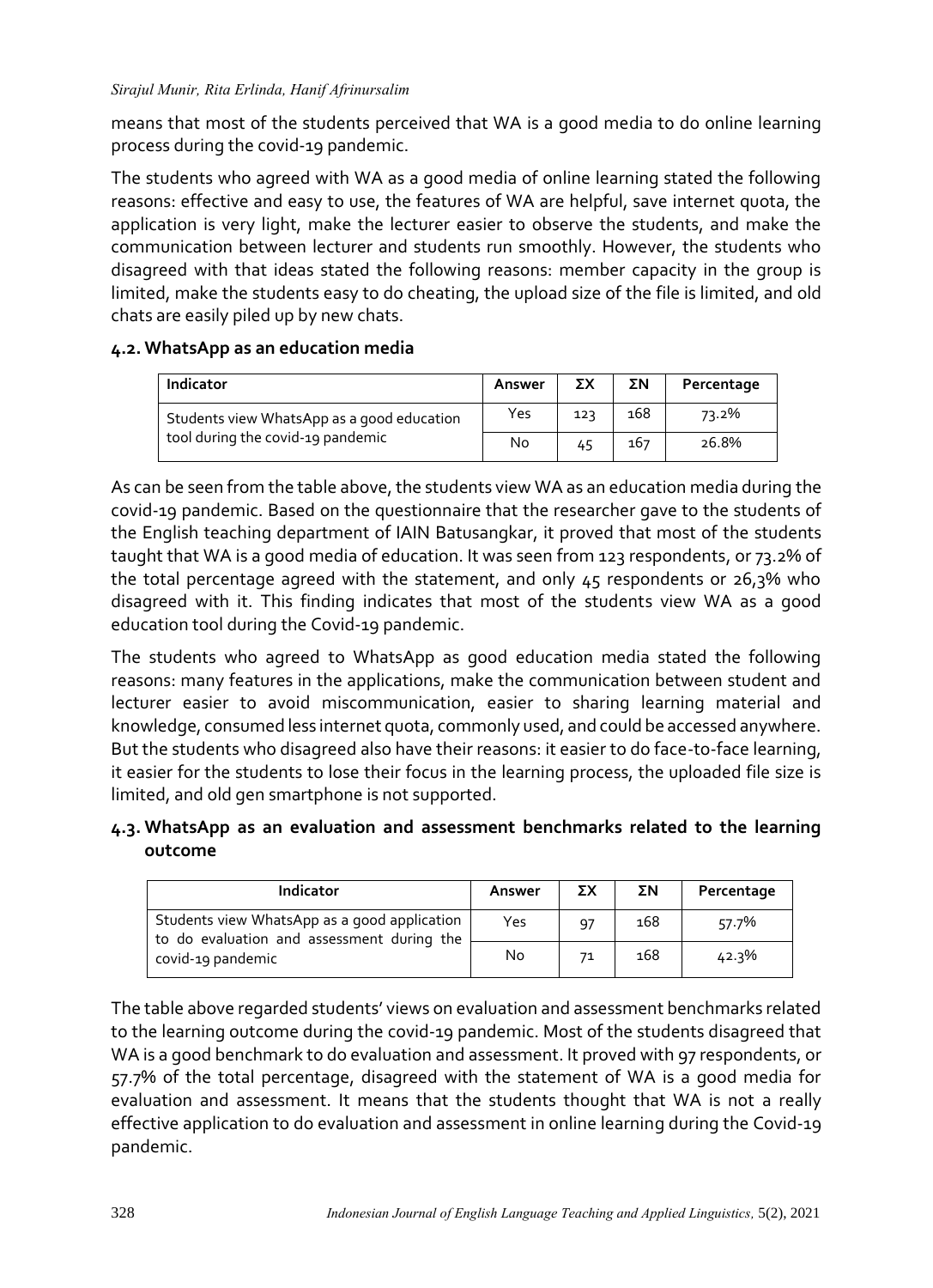The students who disagreed with WhatsApp as a good evaluation and assessment benchmarks related to the learning outcome during the covid-19 pandemic stated the following reasons: better to use another application that is easy to make an assessment. It is not effective and efficient in assessment. Many students copy-paste the assignment, upload file size is limited, and cannot measure students' true abilities and potential. The students who agreed stated the following reasons: the lecturers could check when the student send the assignment, the lecturers could check students' participation during the online learning process, it is flexible and not complicated, the lecturers could immediately inform the assessment of the students, and the lecturers could give the feedback of the assessment immediately in oral or written.

### **4.4.WhatsApp as an application to share information**

| Indicator                                                                                                            | Answer | ΣΧ  | ΣΝ  | Percentage |
|----------------------------------------------------------------------------------------------------------------------|--------|-----|-----|------------|
| Students have an opinion that WhatsApp is a<br>good application to share information during<br>the covid-19 pandemic | Yes    | 167 | 168 | 99.4%      |
|                                                                                                                      | No     |     | 168 | $0.3\%$    |

The table above showed that the students' views on WA as an application to share information during the covid-19 pandemic. In the questionnaire which the researchers gave to the students of the English teaching department of IAIN Batusangkar. It displayed that 167 respondents agreed that WA is a good application in sharing information especially related to the learning activity, and there was just one student who disagreed with that statement. It means 99.4% of total respondents have a good impression of WA as an application to share information especially related to the learning process during the covid-19 pandemic.

The students who agreed that WhatsApp is a good media to share information stated the following reasons: information related to lectures spread quickly in WhatsApp., almost all of the students have WhatsApp in their smartphone, easily connected and communicate each other. The information could forward to others contact easily, many useful features in sharing information, and could work in weak connection. There is one student who disagreed, but the reason that he stated was not clear.

# **4.5. WhatsApp as the application to do group discussion related to the learning activity**

| <b>Indicator</b>                                                                                       | Answer | ΣΧ  | ΣΝ  | Percentage |
|--------------------------------------------------------------------------------------------------------|--------|-----|-----|------------|
| Students view WhatsApp as a good application<br>to do group discussion during the covid-19<br>pandemic | Yes    | 133 | 168 | 79.2%      |
|                                                                                                        | No     | 35  | 168 | 20.8%      |

The table shows students' views on WA as an application to do group discussion during the Covid-19 pandemic. Based on the questionnaire answered by the students of the English teaching department of IAIN Batusangkar, it means that most of the students think WA is also an effective media to do group discussion. It is because 133 respondents, or 79.2% of the total percentage, agreed with the statement, and 35 respondents disagreed or 20.8 of the total percentage. It indicated that most of the students have a believe that WA is a good application to do group discussions related to learning assignments during the covid-19 pandemic.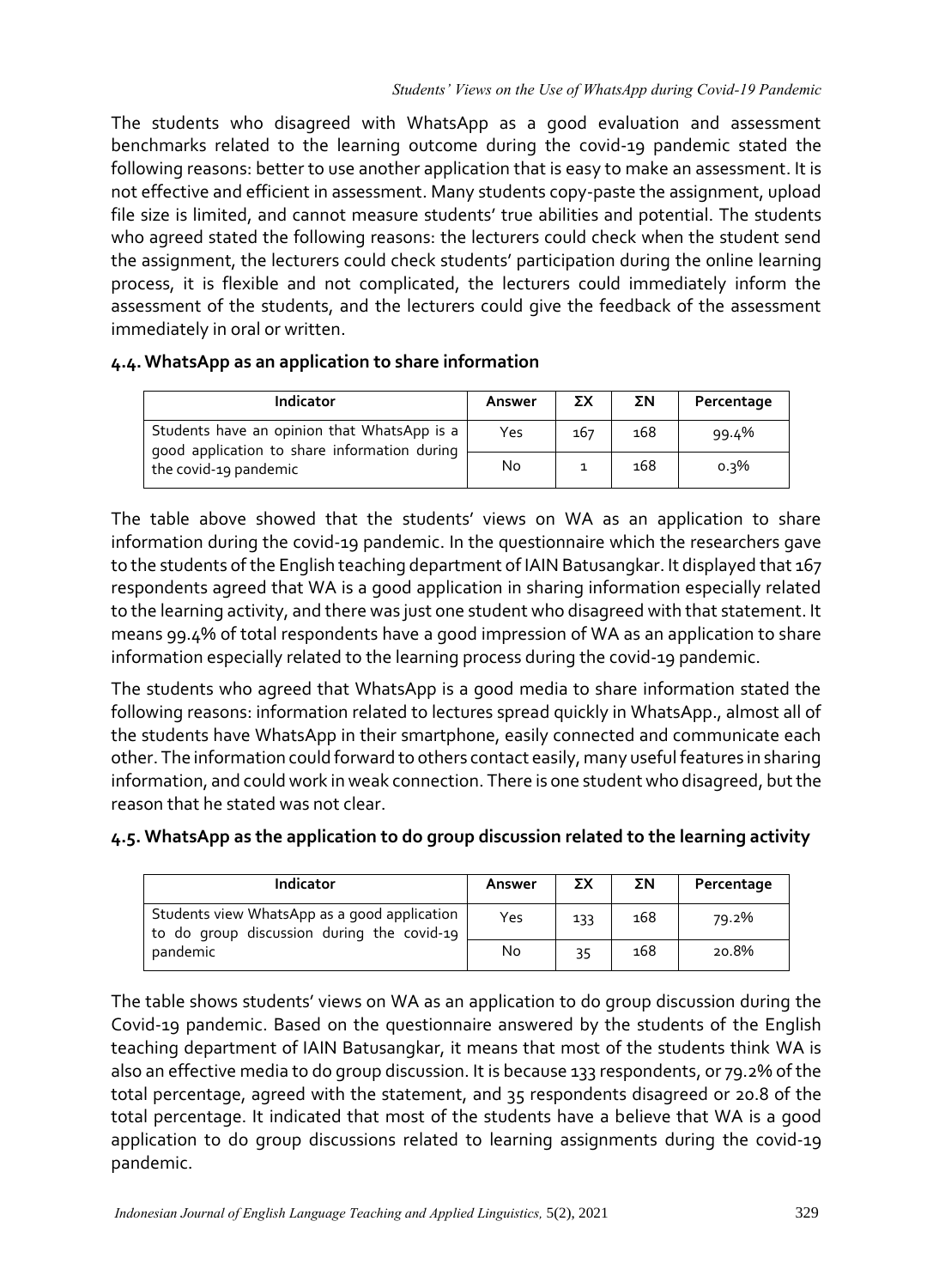The students who agreed stated the following reasons: the features of WhatsApp such as Group, Voice Note, Voice Call, and Video-Call support the students to do online discussion, make it easier for students to have discussions between students and between students and lecturers, consumed less internet quota, and the information related to learning material spread quickly. The students who disagree also have their reasons: WhatsApp is not efficient because not all the members join the discussion and Need another supported application.

| Indicator                                                                                                                                       | Answer | ΣX  | ΣΝ  | Percentage |
|-------------------------------------------------------------------------------------------------------------------------------------------------|--------|-----|-----|------------|
| Students have an opinion that WhatsApp is a<br>good media to increase literation and to share<br>learning material during the covid-19 pandemic | Yes    | 149 | 168 | 88.7%      |
|                                                                                                                                                 | No     | 19  | 168 | 11.3%      |

### **4.6.WhatsApp as media to increase literation and to share learning material**

The table above displayed the students' opinion on WA as a media to increase the literation and sharing learning material during the covid-19 pandemic. In the questionnaire that the researcher shared with the students of the English teaching department of IAIN Batusangkar, it proved that most of the students believe that WA is a good application as media of literation and sharing material. It is because there were 149 respondents who agree with the statement or 88.7% of the total percentage. Meanwhile, only 19 respondents disagree or 11.3% total percentage. It means that the students agreed that WA is a good application to increase their literation related to learning and also make them easy to share learning material during the covid-19 pandemic.

The students who agreed stated the following reasons: easy to use because WhatsApp supports sending various file formats such as word, excel, pdf, video, photo, etc., many information the students could get from the application, consumed fewer internet data, the process of sending learning material is faster than any application, the group feature on WhatsApp makes it easy to spread information from one person to many people, it could be connected to the laptop, and the downloaded material files on WhatsApp can be saved directly to smartphone storage. The students who disagreed also have their own reasons: the upload file size is limited, the connection problem, and sometimes the learning material piled up by new chats.

# **5. Discussion**

This part presents the discussion of the research findings. As previously stated, the research finding showed that WA is a good learning media during the Covid-19 pandemic. It was proven by the students' opinion on the use of WA application in English Teaching Department classes during the covid-19 pandemic.

From the finding, it was clearly stated that the students mostly have an opinion that WA is a good media to do online learning process during the covid-19 pandemic. The students who agreed with WA is a good media of online learning stated the following reasons: effective and easy to use, the features of WA is helpful, save internet quota, the application is very light, make the lecturer easier to observe the students, and make the communication between lecturer and students smoothly. It is relevant with Sahidillah & Miftahurrisqi (2019), who stated that WA could be used as media of learning because it has many features that could support the learning process, such as group, voice-note, video call, etc. This is also to support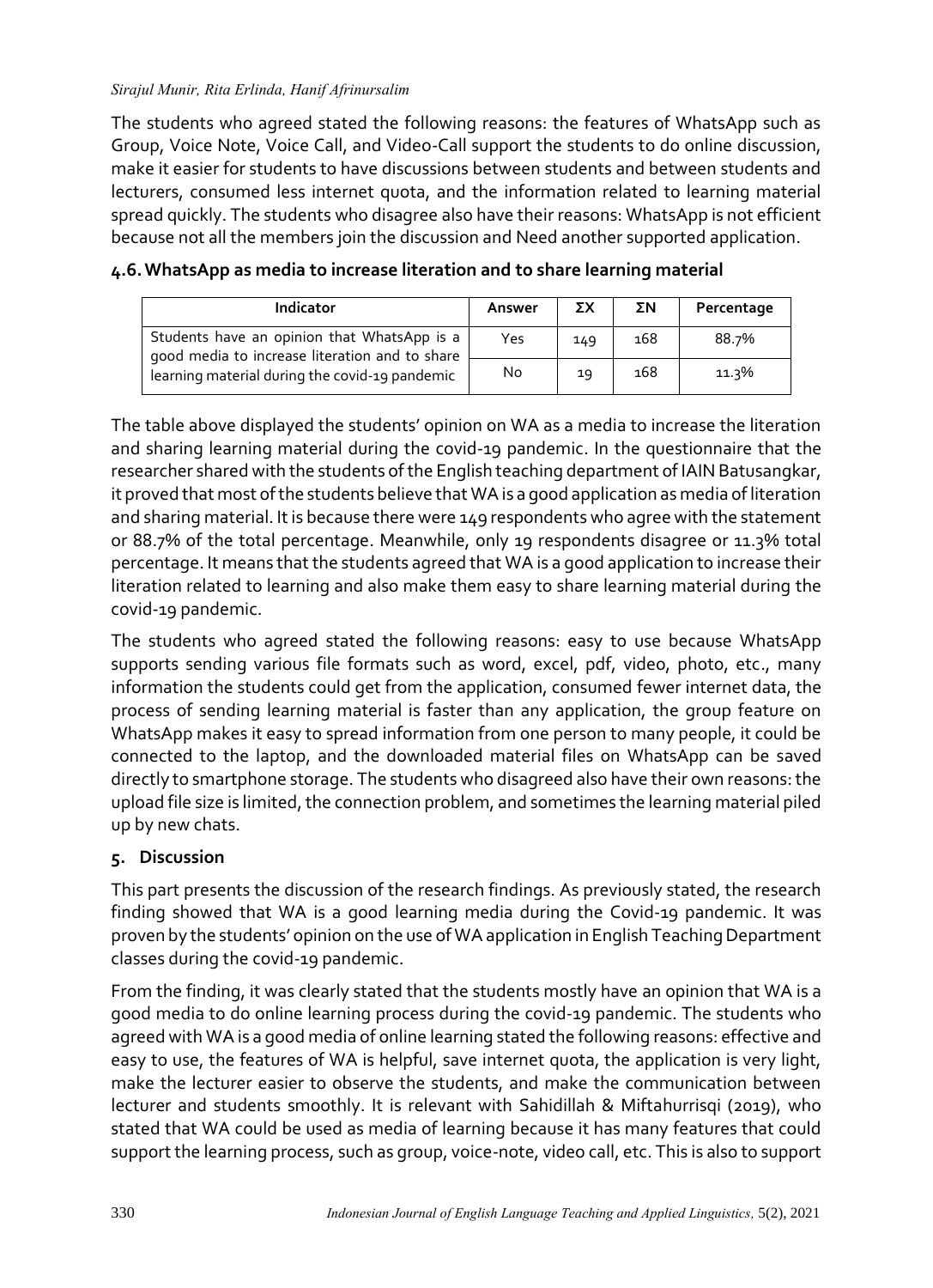Mbukusa's (2018) idea, which showed WA is one of the very good resourceful teaching methods which allows the students to express their thoughts and ideas via various features of the WA. It also supports Dhahir's research (2020) which showed that WA has proven to be quite useful for online teaching and learning.

The next finding is the students also have an opinion that WA is a good education media. The students who agree on WhatsApp as a good education tool stated the following reasons: many features in the applications, make the communication between student and lecturer easier to avoid miscommunication, easier to sharing learning material and knowledge, consumed less internet quota, commonly used, and could be accessed anywhere. The finding confirmed the similar research done by Hamid (2020), who claims that students have a positive perception of online learning during the Covid-19 Pandemic. The finding also clearly supports the idea of Shodiq & Zainiyati (2020), who said the lecturers could use WA as media of education because student attitudes can be formed through multidimensional communication. For example, when a dirty message is thrown, the teacher can immediately reprimand and correct it. Yalcinalp and Gulbahar (2010) also stated that WA in education helps to encourage learners to anticipate needs, make collaborative learning efficient and effective, and build relationship that encourages learner-to-learner for reliable and advanced learning. The finding also supports Plana et al. research (2013) which clearly states that the instant messaging application WhatsApp increases students' motivation and willingness to study in immersion programs.

The other finding is the students have good views on WA as an application to sharing information during the covid-19 pandemic. The students who agreed that WA is a good media for sharing information stated the following reasons: information related to lectures spread quickly in WA, almost all of the students have WA on their smartphone, easily connected and communicate with each other. The information could be forwarded to other contacts easily, many useful features in sharing information, and it could work in weak connection relevant with the statement of Shodiq & Zainiyati (2020), which stated that WA could also be used as an application to share information especially in the current pandemic conditions the flow of information is very fast-changing. The finding is also supported by the statement of La Hanisi, Risdiany, Dwi Utami, & Sulisworo (2018), WA is a smartphone-and web-based instant message application that allows users to exchange information using a variety of media, including text, image, video, and audio messages.

The next finding is the student have a good opinion about WA as a media to do the group discussion related to the learning process. The students who agreed that WhatsApp is a good media to do group discussion stated the following reasons: the features of WhatsApp such as Group, Voice Note, Voice Call, and Video Call support the students to do online discussion, make it easier for students to have discussions between students and between students and lecturers, consumed less internet quota, and the information related to learning material spread quickly. It is supported by Kukulska-Hulme, Norris, & Donohue (2015), who stated that the wider discussion opportunities with optimizing the use of WA could increase students' enthusiasm for learning. It also because WA has a group chat feature that allows the students to have a group discussion. The group discussion also will run better with a variety of features (La Hanisi et al., 2018).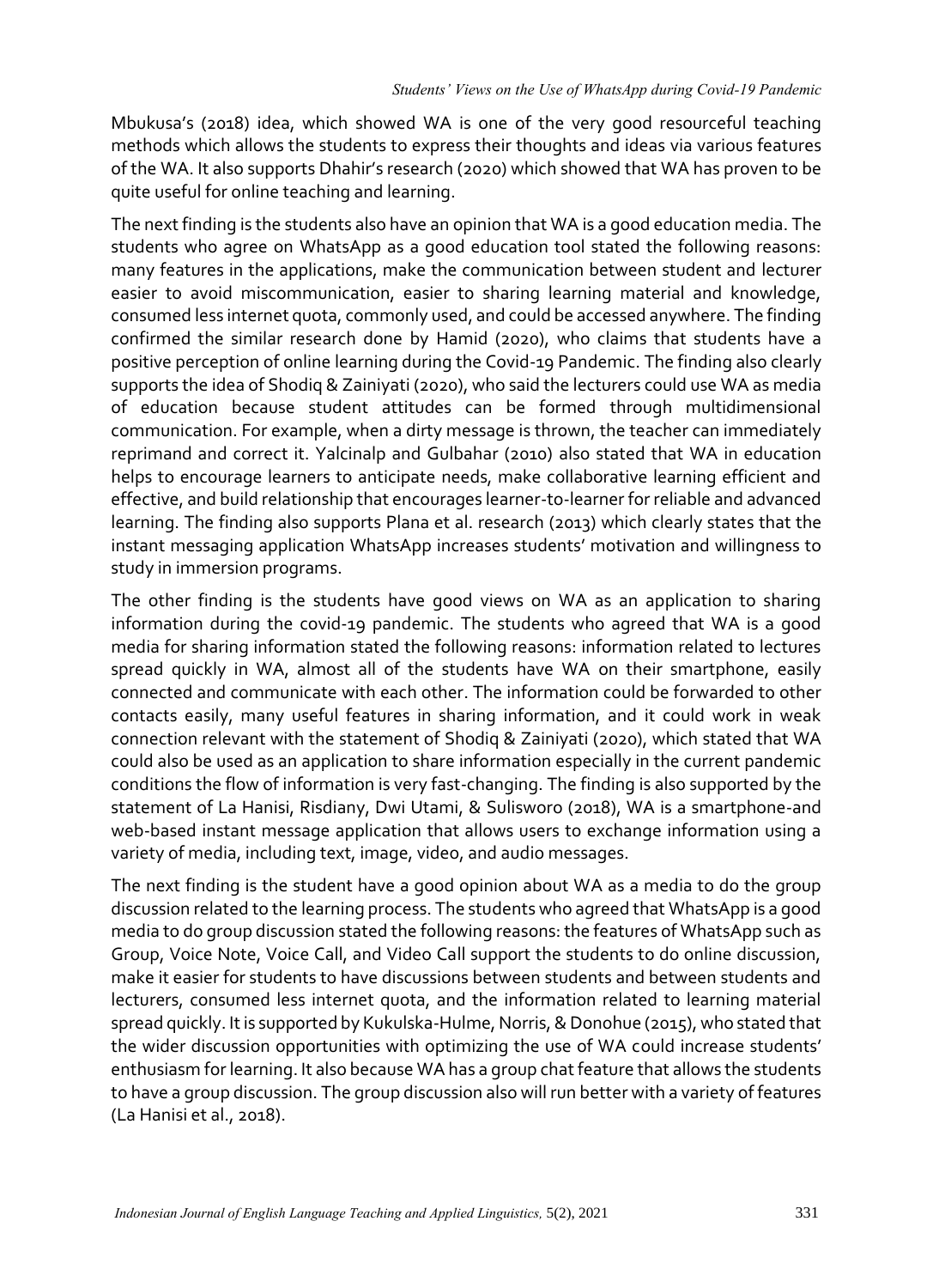The other finding is most of the students have an opinion that WA is a good media to increase their literation and sharing learning material. The students who agree that WhatsApp is a good media of literation and sharing learning material stated the following reasons: easy to use because Whatsapp supports sending the various file, consumed less internet data, the process of sending learning material is faster than any application, the group feature on WhatsApp makes it easy to spread information from one person to many people, and the downloaded material files don Whatsapp can be saved directly to smartphone storage. It relevant to the finding of (Suyudi et al., 2017), who showed that WA could be used for sharing learning material because WA has a feature that can save documents in the form of pdf, Microsoft word, excel, and PowerPoint. This finding relevant to Centinkaya's research (2017) which displayed that students developed positive opinions towards the use of WhatsApp in their courses.

The further finding is the students have a good opinion about WA as an application to take the students' attendance. The students who agreed that WhatsApp is a good media to take students attendance have some reasons: make it easier for students to state their attendance in lectures such as making an attendance list, very fast and efficient, could work in weak connection and can see the timeliness of students taking absence. It is supported by the finding of Suyudi et al. (2017) that displayed by their observation on the track record of conversations on WA, the attendance information from lectures can be conveyed by students through Group WA of the courses, and some can be delivered personally through lecturers' personal WA. The last finding is the students disagreed that WA as the benchmarks of the evaluation and assessment related to the learning outcome. The students who disagreed stated the following reasons: better to use another application that is easy to make an assessment, it is not effective and efficient in assessment, many students that copy-paste the assignment, upload file size is limited, and cannot measure students' true abilities and potential. It means this finding rejected the previous research of Shodiq & Zainiyati (2020) stated that WA could also be used for evaluating students, including evaluating learning activities, evaluating learning outcomes, and evaluating students' attitudes during the distance learning process.

# **6. Conclusion**

This research concludes that the students' views on the use of WhatsApp in English Teaching Department classes during the covid-19 pandemic are very good. Especially they agreed that WhatsApp is good as media to do online learning process, education media, application to sharing information during the covid-19 pandemic, to do the group discussion related to the learning process, to increase their literation and sharing learning material. Students, however, disagreed that WhatsApp as the benchmark of the evaluation and assessment related to the learning outcome. The implication of this research is WhatsApp could be used to do the online learning process because it empirically helps the students to get enthusiastically involved in learning activities. For future researchers who want to do research related to this topic, there are several related things that can be developed from this research. Future researchers can get further into the students' perception toward the implementation of WA in Speaking class. Future researchers also can do research on the problems faced by the students in using WhatsApp in learning.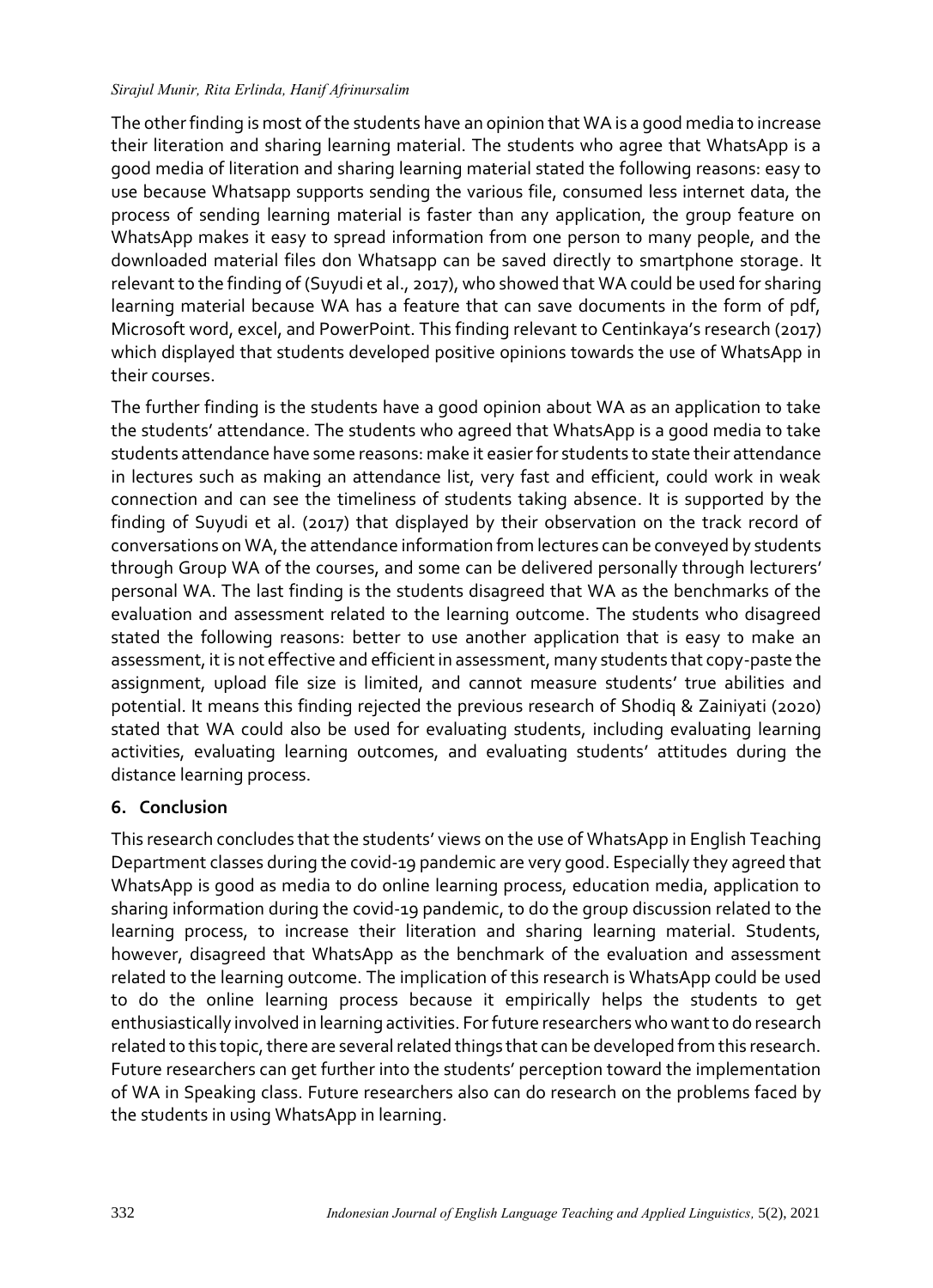# **References**

- Ariyanti, A. (2020). EFL Students' Challenges towards Home Learning Policy During Covid-19 Outbreak. *Indonesian Journal of English Language Teaching and Applied Linguistics*, *5*(1). Retrieved from https://ijeltal.org/index.php/ijeltal/article/view/649
- Burhoumi, C. (2015). The Effectiveness of WhatsApp Mobile Learning Activities Guided by Activity Theory on Students' Knowledge Management. *Contemporary Educational Technology*, *6*(3), 221–238.
- Cetinkaya, L. (2017). The Impact of Whatsapp Use on Success in Education Process. *The International Review of Research in Open and Distributed Learning*. Retrieved from 18. 10.19173/irrodl.v18i7.3279.
- Dhahir, D. (2020). The usability of whatsapp messenger as online teaching-learning media. *Journal of Information Technology and Its Utilization*, *3*. Retrieved from 48. 10.30818/jitu.3.2.3629.
- Fauzan, U. & Nadia, N. (2021). The Reformation Discourse of Internet-Based Learning of Madrasah Aliyah English Teachers in Kalimantan,, Volume 28 Issue 1.3 February 2021. https://www.asian-efl-journal.com/monthly-editions-new/2021-monthly
	- edition/volume-28-issue-1-3-february-2021/. *The Asian EFL Journal*, *28*(1). Retrieved from https://www.asian-efl-journal.com/monthly-editions-new/2021-monthlyedition/volume-28-issue-1-3-february-2021/
- Gay, L. R. (1990). Educational Research:Competencies for Analysis and Applications. Third Edition. *Ohio: Merrill Publishing Company*.
- Gonzalez, D., & Louis, R. St. (2018). Online Learning. *J. I. Liontas (Ed.), The TESOL Encyclopedia of English Language Teaching (1st Ed.)*. Retrieved from https://doi.org/10.1002/9781118784235.eelt0423
- Hamid, S. M. (2020). Online Digital Platforms During COVID-19 in EFL Clases: Visual Impairment StdentT' Perception. *ETERNAL*, *6*(2).
- Harida, E. S. (2020). Students' Learning in Corona Virus Diseases 2019 (Covid-19) Situation. *English Journal for Teaching and Learning*, *08*(01), 25–37.
- La Hanisi, A., Risdiany, R., Dwi Utami, Y., & Sulisworo, D. (2018). The Use of WhatsApp in collaborative learning to improve English teaching and learning process. *International Journal of Research Studies in Educational Technology*, *7*(1). Retrieved from https://doi.org/10.5861/ijrset.2018.3004
- Lestiyanawati, R. (2020). The Strategies and Problems Faced by Indonesian Teachers in Conducting e-learning during COVID-19 Outbreak. *CLLIENT (Culture, Literature, Linguistics, English Teaching)*, *2*(1), 71–82.
- Mbukusa, N. R. (2018). Perceptions of Students on the Use of WhatsApp in Teaching Methods of English as Second Language at the University of Namibia. *Journal of Curriculum and Teaching*, *VII*(2). Retrieved from https://doi.org/10.5430/jct.v7n2p112
- Nugroho, A. (2020). EFL Classes Must Go Online! Teaching Activities and Challenges during COVID-19 Pandemic in Indonesia. *Register Journal*, *13*, 49–76. Retrieved from 10.18326/rgt.v13i1
	- https://www.researchgate.net/publication/341750033\_EFL\_Classes\_Must\_Go\_Online\_T eaching\_Activities\_and\_Challenges\_during\_COVID-19\_Pandemic\_in\_Indonesia
- Nurazizah, H., Frihatin, L. Y., & Sugiarto, B. R. (2019). Whatsapp VoiceNote in Speaking Class. *Journal of English Education and Teaching (JEET)*, *3*(3).
- Plana, M. G.-C., Escofet, M. I. G., Figueras, I. T., Gimeno, A., Appel, C., & Hopkins, J. (2013).